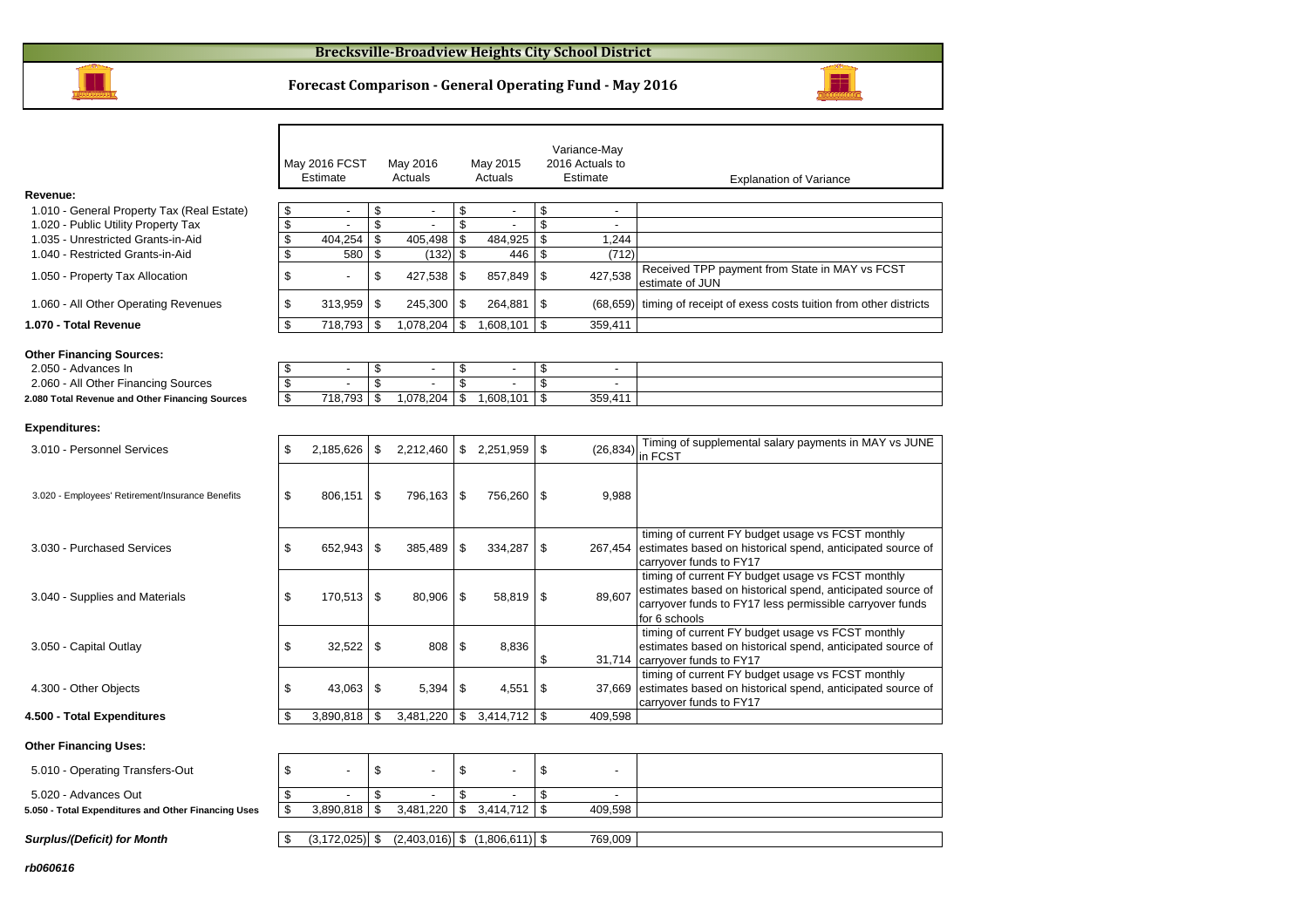#### **Brecksville-Broadview Heights City School District**



#### **Forecast Comparison - General Operating Fund - May 2016**



**rb060616**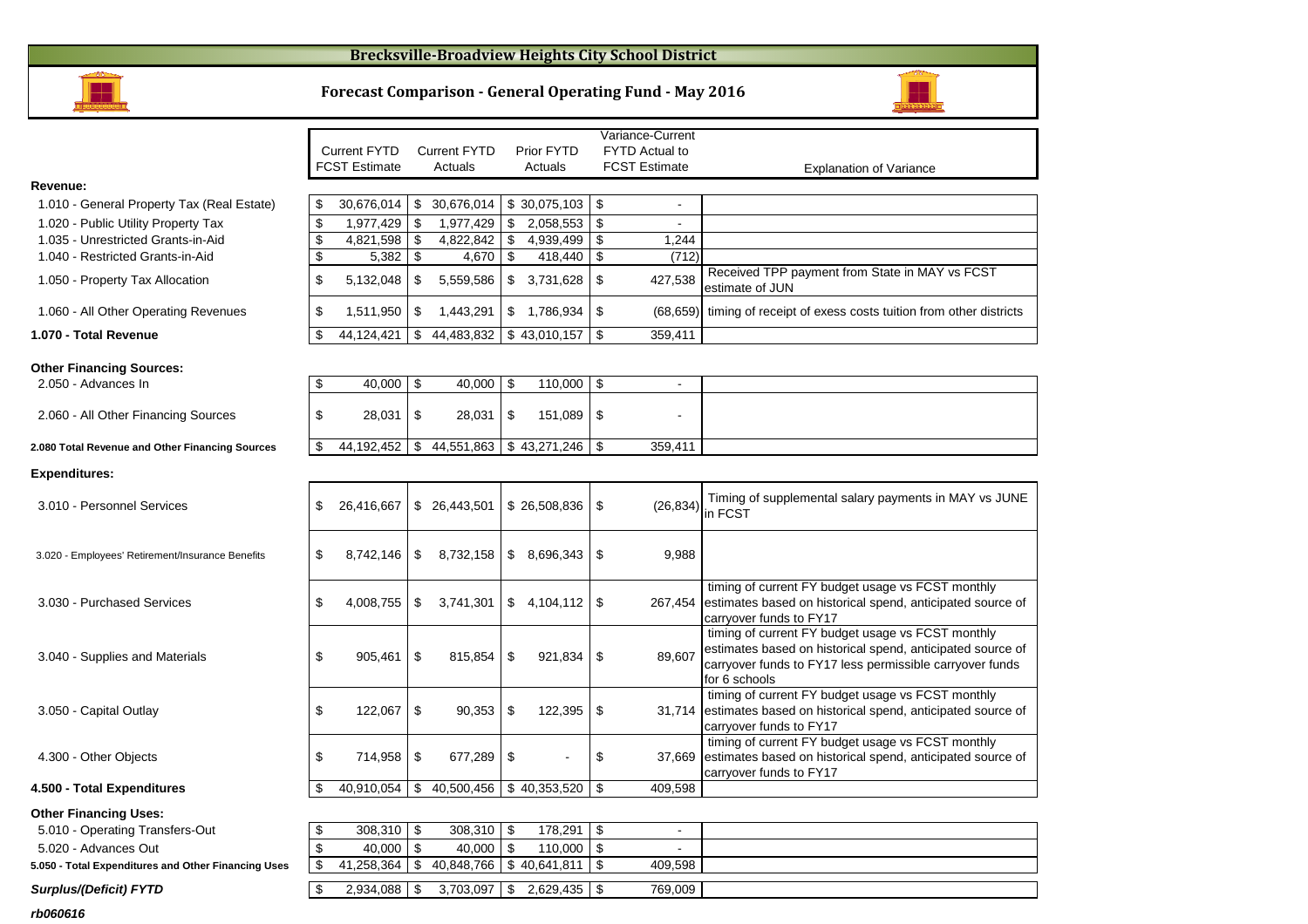|                  | <b>Brecksville-Broadview Heights City School District</b>                           |                      |                |                                                                     |                |                     |                                 |                          |                    |                         |  |  |
|------------------|-------------------------------------------------------------------------------------|----------------------|----------------|---------------------------------------------------------------------|----------------|---------------------|---------------------------------|--------------------------|--------------------|-------------------------|--|--|
|                  |                                                                                     |                      |                | <b>Revenue Analysis Report - General Operating Fund Only - FY16</b> |                |                     |                                 |                          |                    |                         |  |  |
|                  |                                                                                     | <b>Local Revenue</b> |                |                                                                     | Federal        |                     | <b>State Revenue</b>            |                          |                    |                         |  |  |
|                  | <b>Taxes</b>                                                                        |                      |                |                                                                     |                | <b>Unrestricted</b> | Property                        | Restricted               |                    |                         |  |  |
| $2015 - 2016$    | Real<br>Estate                                                                      | Personal<br>Property | Interest       | <b>Other</b><br>Local                                               |                | Grants-<br>in-Aid   | <b>Tax</b><br><b>Allocation</b> | Grants-<br>in-Aid        | Non-<br>Operating* | <b>Total</b><br>Revenue |  |  |
| July             | 9,761,000                                                                           |                      | 835            | 55,984                                                              | 1,566          | 421,978             |                                 | 551                      |                    | 10,241,914              |  |  |
| <b>August</b>    | 4,046,582                                                                           | 879,411              | 41,884         | 238,970                                                             | 507            | 526,511             | 399,020                         | 596                      |                    | 6,133,481               |  |  |
| <b>September</b> | $\blacksquare$                                                                      | $\blacksquare$       | 10,313         | 105,025                                                             | 14,474         | 422,006             | $\blacksquare$                  | 573                      | $\blacksquare$     | 552,391                 |  |  |
| <b>October</b>   |                                                                                     |                      | 10,795         | 102,940                                                             | 6,279          | 421,648             | 2,009,555                       | 573                      | 13,642             | 2,565,432               |  |  |
| <b>November</b>  |                                                                                     |                      | 11,465         | 97,930                                                              | 7,012          | 421,644             |                                 | 602                      |                    | 538,654                 |  |  |
| <b>December</b>  |                                                                                     |                      | 10,638         | 92,647                                                              | 13,269         | 420,683             | 14,259                          | 578                      | 45,250             | 597,324                 |  |  |
| <b>January</b>   | 3,802,000                                                                           |                      | 825            | 57,316                                                              | 4,185          | 517,567             | $\blacksquare$                  | 578                      | 1,210              | 4,383,681               |  |  |
| <b>February</b>  | 12,324,000                                                                          |                      | 28,912         | 35,508                                                              | 5,844          | 430,430             | $\blacksquare$                  | 636                      | 7,929              | 12,833,260              |  |  |
| <b>March</b>     | 742,432                                                                             | 1,098,018            | 31,138         | 119,349                                                             | 6,875          | 416,192             |                                 | 186                      |                    | 2,414,190               |  |  |
| <b>April</b>     |                                                                                     |                      | 4,922          | 86,809                                                              | 3,618          | 418,685             | 2,709,214                       | (71)                     |                    | 3,223,177               |  |  |
| <b>May</b>       |                                                                                     |                      | 14,294         | 222,129                                                             | 8,877          | 405,498             | 427,538                         | (132)                    |                    | 1,078,204               |  |  |
| June             |                                                                                     | $\blacksquare$       | $\blacksquare$ |                                                                     | $\blacksquare$ | $\blacksquare$      | $\blacksquare$                  | $\overline{\phantom{0}}$ |                    | $\blacksquare$          |  |  |
| <b>Totals</b>    | \$30,676,014                                                                        | \$1,977,429          | \$166,023      | \$1,214,606                                                         | \$72,507       | \$4,822,842         | \$5,559,586                     | \$4,670                  | \$68,031           | \$44,561,708            |  |  |
| % of Total       | 68.84%                                                                              | 4.44%                | 0.37%          | 2.73%                                                               | 0.16%          | 10.82%              | 12.48%                          | 0.01%                    | 0.15%              |                         |  |  |
|                  | *Non-Operating Revenue includes advances in, and refund of prior year expenditures. |                      |                |                                                                     |                |                     |                                 |                          |                    | rb060616                |  |  |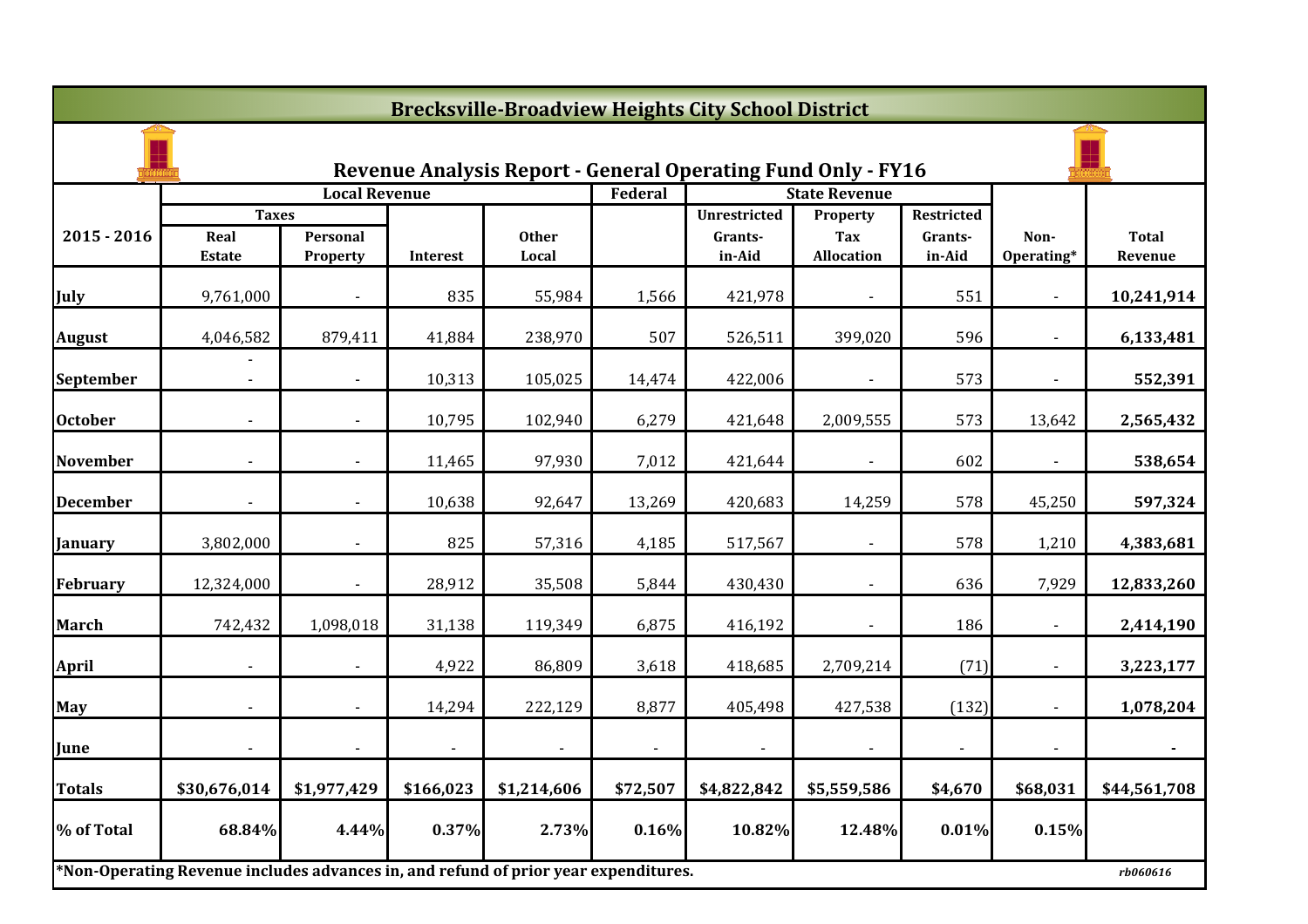|               | <b>Brecksville-Broadview Heights City School District</b>                                                                             |                          |                          |                 |                          |                      |                          |                                 |  |  |  |
|---------------|---------------------------------------------------------------------------------------------------------------------------------------|--------------------------|--------------------------|-----------------|--------------------------|----------------------|--------------------------|---------------------------------|--|--|--|
|               | <b>Expenditure Analysis Report - General Operating Fund - FY16</b>                                                                    |                          |                          |                 |                          |                      |                          |                                 |  |  |  |
| 2015-2016     | <b>Salaries</b>                                                                                                                       | <b>Benefits</b>          | <b>Services</b>          | <b>Supplies</b> | Equipment                | Dues/<br><b>Fees</b> | Non-<br>Operating*       | <b>Total</b><br><b>Expenses</b> |  |  |  |
| July          | 2,704,810                                                                                                                             | 755,464                  | 304,744                  | 102,425         | 291                      | 18,973               | 40,000                   | 3,926,707                       |  |  |  |
| August        | 1,824,099                                                                                                                             | 753,933                  | 441,925                  | 108,406         | 5,656                    | 263,814              |                          | 3,397,833                       |  |  |  |
| September     | 2,213,559                                                                                                                             | 717,917                  | 233,677                  | 105,960         | 12,411                   | 9,340                |                          | 3,292,864                       |  |  |  |
| October       | 2,307,848                                                                                                                             | 815,160                  | 316,453                  | 109,880         | 33,636                   | 23,706               | $\blacksquare$           | 3,606,683                       |  |  |  |
| November      | 2,378,774                                                                                                                             | 801,972                  | 356,944                  | 49,230          | 3,118                    | 7,626                | ÷,                       | 3,597,664                       |  |  |  |
| December      | 3,353,643                                                                                                                             | 796,725                  | 334,707                  | 48,116          | 15,508                   | 9,776                | 297,635                  | 4,856,110                       |  |  |  |
| January       | 2,686,805                                                                                                                             | 792,506                  | 423,938                  | 51,132          | 7,021                    | 14,961               | 10,675                   | 3,987,038                       |  |  |  |
| February      | 2,304,026                                                                                                                             | 778,282                  | 296,644                  | 48,679          | 5,479                    | 6,803                | $\overline{\phantom{a}}$ | 3,439,913                       |  |  |  |
| March         | 2,359,089                                                                                                                             | 769,755                  | 329,325                  | 53,297          | 2,374                    | 294,974              | $\blacksquare$           | 3,808,814                       |  |  |  |
| April         | 2,098,388                                                                                                                             | 954,281                  | 317,455                  | 57,823          | 4,051                    | 21,922               | ÷,                       | 3,453,920                       |  |  |  |
| May           | 2,212,460                                                                                                                             | 796,163                  | 385,489                  | 80,906          | 808                      | 5,394                | ÷,                       | 3,481,220                       |  |  |  |
| June          |                                                                                                                                       | $\overline{\phantom{a}}$ | $\overline{\phantom{a}}$ | $\sim$          | $\overline{\phantom{a}}$ | $\sim$               |                          | $\blacksquare$                  |  |  |  |
| <b>TOTALS</b> | \$26,443,501                                                                                                                          | \$8,732,158              | \$3,741,301              | \$815,854       | \$90,353                 | \$677,289            | \$348,310                | \$40,848,766                    |  |  |  |
| % of Total    | 64.74%                                                                                                                                | 21.38%                   | 9.16%                    | 2.00%           | 0.22%                    | 1.66%                | 0.85%                    |                                 |  |  |  |
|               | *Non-Operating expenses include advances and transfers out.<br>Operating Fund includes General Fund (001) only for FY2016<br>rb060616 |                          |                          |                 |                          |                      |                          |                                 |  |  |  |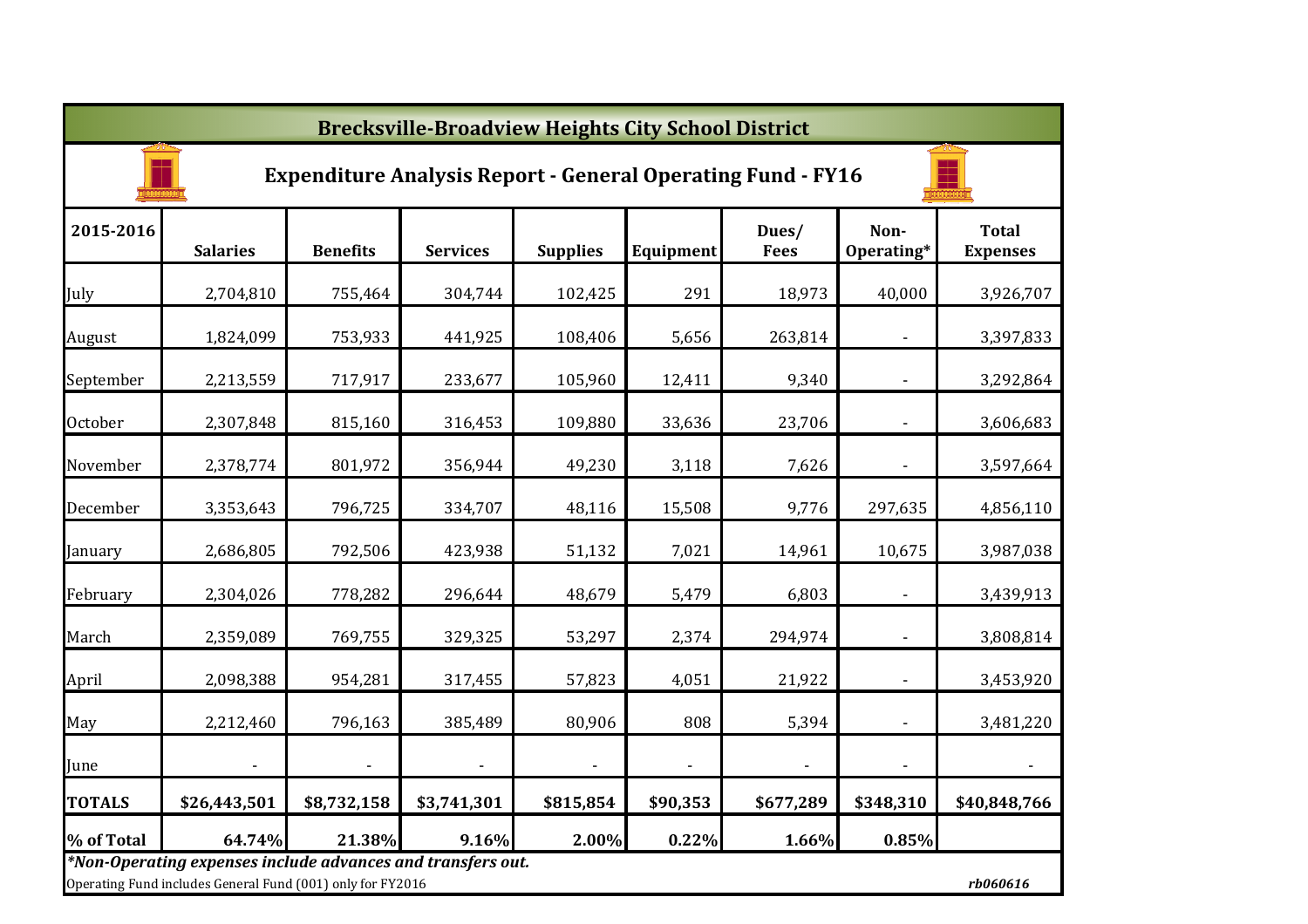|     | <b>Brecksville-Broadview Heights City School District</b> |                  |                 |                                      |                     |                     |                                  |                     |                     |  |  |
|-----|-----------------------------------------------------------|------------------|-----------------|--------------------------------------|---------------------|---------------------|----------------------------------|---------------------|---------------------|--|--|
|     |                                                           |                  |                 |                                      |                     |                     |                                  |                     |                     |  |  |
|     | May 31, 2016                                              |                  |                 |                                      |                     |                     | <b>FINSUMM Financial Summary</b> |                     |                     |  |  |
|     |                                                           |                  |                 | "where fine education is a heritage" |                     |                     |                                  |                     | rb060616            |  |  |
|     |                                                           | <b>Beginning</b> | Monthly         | <b>Fiscal Year</b>                   | Monthly             | <b>Fiscal Year</b>  | Current                          |                     | <b>Unencumbered</b> |  |  |
|     | <b>Fund Fund Name</b>                                     | <b>Balance</b>   | <b>Receipts</b> | To Date                              | <b>Expenditures</b> | <b>To Date</b>      | <b>Fund</b>                      | Current             | <b>Fund</b>         |  |  |
|     |                                                           | 7/1/2015         |                 | Receipts                             |                     | <b>Expenditures</b> | <b>Balance</b>                   | <b>Encumbrances</b> | <b>Balance</b>      |  |  |
| 001 | <b>General Fund</b>                                       | \$10,103,705.16  | \$1,078,203.64  | \$44,551,862.57                      | \$3,481,220.69      | \$40,848,763.28     | \$13,806,804.45                  | \$903,190.89        | \$12,903,613.56     |  |  |
| 002 | <b>Bond Retirement</b>                                    | \$3,253,726.48   | \$0.00          | \$2,760,205.23                       | \$168,863.34        | \$2,552,889.18      | 3,461,042.53                     | \$0.00              | 3,461,042.53        |  |  |
| 003 | Permanent Improvement                                     | \$948,139.41     | \$0.00          | \$1,751,195.12                       | \$20,215.81         | \$1,386,467.39      | 1,312,867.14                     | \$454,018.88        | 858.848.26          |  |  |
| 004 | <b>Building Fund</b>                                      | \$150,953.36     | \$0.00          | \$91,500.00                          | \$0.00              | \$136,000.00        | 106,453.36                       | \$0.00              | 106,453.36          |  |  |
| 006 | Food Service                                              | \$367,986.08     | \$132,019.21    | \$1,347,856.43                       | \$151,410.52        | \$1,373,470.35      | 342,372.16                       | \$84,827.87         | 257,544.29          |  |  |
| 007 | Special Trust                                             | \$89,587.23      | \$11,162.31     | \$65,948.24                          | (\$5,928.58)        | \$63,047.64         | 92,487.83                        | \$10,083.48         | 82,404.35           |  |  |
| 009 | <b>Uniform Supplies</b>                                   | \$119,404.78     | \$11,932.63     | \$293,376.90                         | \$24,647.32         | \$276,377.21        | 136,404.47                       | \$2,655.05          | 133,749.42          |  |  |
| 014 | Rotary - Internal Services                                | \$136,276.93     | \$13,349.76     | \$338,501.92                         | \$12,743.03         | \$217,779.80        | 256,999.05                       | \$104,205.52        | 152,793.53          |  |  |
| 018 | <b>Public School Support</b>                              | \$140,784.71     | \$8,402.75      | \$85,431.99                          | \$7,222.83          | \$71,760.04         | 154,456.66                       | \$12,679.60         | 141,777.06          |  |  |
| 019 | Other Grants                                              | \$207,230.45     | \$9,151.97      | \$168,450.72                         | \$14,673.69         | \$152,151.79        | 223,529.38                       | \$15,116.30         | 208,413.08          |  |  |
| 020 | Child Care Fund                                           | \$98,887.29      | \$38,545.19     | \$440,178.54                         | \$28,579.45         | \$378,905.36        | 160,160.47                       | \$18,537.29         | 141,623.18          |  |  |
| 022 | <b>Unclaimed Funds</b>                                    | \$7,928.97       | \$211,000.00    | \$211,000.00                         | \$0.00              | \$7,928.97          | 211,000.00                       | \$0.00              | 211,000.00          |  |  |
| 200 | <b>Student Managed Funds</b>                              | \$137,172.80     | \$71,252.73     | \$274,557.53                         | \$66,589.02         | \$246,336.04        | 165,394.29                       | \$37,791.52         | 127,602.77          |  |  |
| 300 | <b>District Managed Funds</b>                             | \$216,204.11     | \$51,312.47     | \$497,461.47                         | \$39,373.08         | \$464,229.62        | 249,435.96                       | \$89,381.87         | 160,054.09          |  |  |
| 401 | <b>Auxiliary Services</b>                                 | \$50,112.65      | \$85.33         | \$338,182.52                         | \$40,602.10         | \$268,057.37        | 120,237.80                       | \$29,413.32         | 90,824.48           |  |  |
| 451 | OneNet (Data Communication)                               | \$0.00           | \$0.00          | \$10,800.00                          | \$0.00              | \$10,800.00         | 0.00                             | \$0.00              | 0.00                |  |  |
| 499 | Miscellaneous State Grants                                | \$16,789.67      | \$3,000.00      | \$16,000.00                          | \$4,816.61          | \$39,818.66         | (7,028.99)                       | \$7,076.30          | (14, 105.29)        |  |  |
| 516 | <b>IDEA-B</b>                                             | \$36,434.87      | \$0.00          | \$470,889.06                         | \$75,482.38         | \$583,787.70        | (76, 463.77)                     | \$126,594.53        | (203, 058.30)       |  |  |
| 551 | Title III - Limited English Proficiency                   | \$0.00           | \$0.00          | \$12,414.24                          | \$0.00              | \$12,414.24         | 0.00                             | \$0.00              | 0.00                |  |  |
| 572 | Title I - Disadvantaged Children                          | \$18,826.95      | \$0.00          | \$201,046.80                         | \$21,190.30         | \$243,568.98        | (23, 695.23)                     | \$34.98             | (23, 730.21)        |  |  |
| 587 | Preschool                                                 | \$0.00           | \$0.00          | \$16,877.27                          | \$2,125.62          | \$19,002.89         | (2, 125.62)                      | \$0.00              | (2, 125.62)         |  |  |
| 590 | Title II-A - Improving Teacher Quality                    | \$5,965.30       | \$0.00          | \$37,070.52                          | \$6,237.51          | \$49,634.08         | (6,598.26)                       | \$4,300.00          | (10,898.26)         |  |  |
| 599 | Miscellaneous Federal Grants                              | \$0.00           | \$0.00          | \$0.00                               | \$0.00              | \$0.00              | 0.00                             | \$0.00              | 0.00                |  |  |
|     |                                                           |                  |                 |                                      |                     |                     |                                  |                     |                     |  |  |
|     | <b>Grand Totals (ALL Funds)</b>                           | \$16,106,117.20  | \$1,639,417.99  | \$53,980,807.07                      | \$4,160,064.72      | \$49,403,190.59     | \$20,683,733.68                  | \$1,899,907.40      | \$18,783,826.28     |  |  |
|     |                                                           |                  |                 |                                      |                     |                     |                                  |                     |                     |  |  |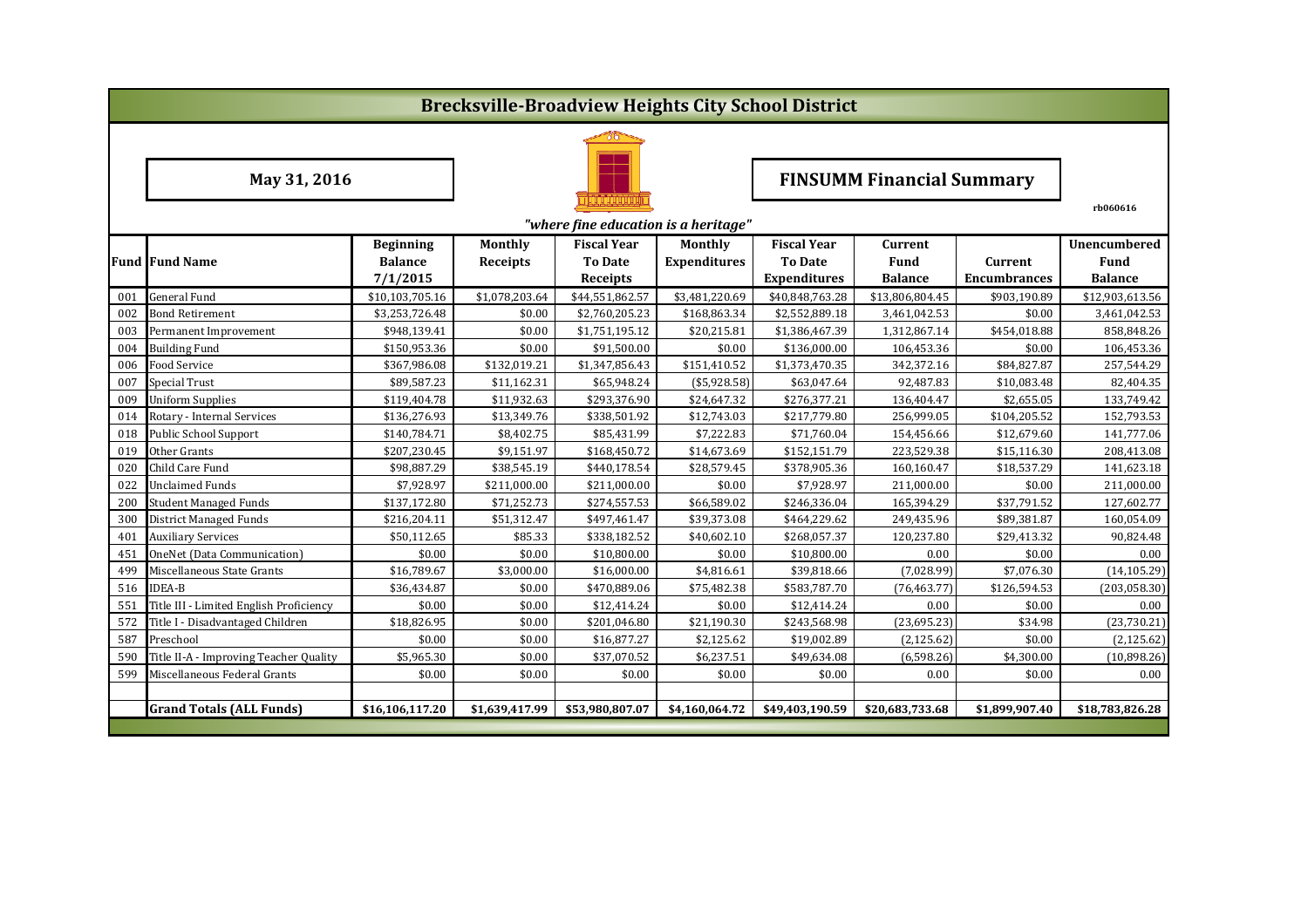### *Brecksville-Broadview Heights Board of Education*



### *Approved Funds for 2015/2016*



|          | This report is a listing of all grant funds authorized and received throughout the 2015/2016 fiscal year. |                              |                             |                    |                               |  |  |  |  |  |
|----------|-----------------------------------------------------------------------------------------------------------|------------------------------|-----------------------------|--------------------|-------------------------------|--|--|--|--|--|
|          |                                                                                                           | <b>Authorized</b>            | Non-Public                  | Monthly            | <b>Amount</b>                 |  |  |  |  |  |
| Fund     | <b>Description</b>                                                                                        | Amount                       | <b>Authorized</b><br>Amount | Amount<br>Received | <b>Received</b><br>FY-to-date |  |  |  |  |  |
|          | <b>State Grants</b>                                                                                       |                              |                             |                    |                               |  |  |  |  |  |
|          | 451/9016 Network Connectivity Subsidy                                                                     | \$10,800.00                  | \$0.00                      | \$0.00             | \$10,800.00                   |  |  |  |  |  |
|          | <b>Auxiliary Services</b>                                                                                 |                              |                             |                    |                               |  |  |  |  |  |
|          | 401/9016 Assumption                                                                                       | \$196,376.74                 | \$196,376.74                | \$0.00             | \$180,975.03                  |  |  |  |  |  |
|          | 401/9116 Lawrence School                                                                                  | \$81,344.34                  | \$81,344.34                 | \$0.00             | \$89,247.96                   |  |  |  |  |  |
|          | 401/9216 South Suburban Mont.                                                                             | \$61,624.50                  | \$61,624.50                 | \$0.00             | \$66,935.97                   |  |  |  |  |  |
|          | <b>CAPA</b><br>Ohio Dept. of Health Youth Tobacco                                                         |                              |                             |                    |                               |  |  |  |  |  |
| 499/9016 | <b>Reduction Use</b>                                                                                      | \$50,000.00                  | \$0.00                      | \$3,000.00         | \$16,000.00                   |  |  |  |  |  |
|          |                                                                                                           |                              |                             |                    |                               |  |  |  |  |  |
|          | <b>Total State Funds</b>                                                                                  | \$400,145.58                 | \$339,345.58                | \$3,000.00         | \$363,958.96                  |  |  |  |  |  |
|          | <b>Federal Grants</b>                                                                                     |                              |                             |                    |                               |  |  |  |  |  |
|          | 516/9016 IDEA-B Special Education FY16                                                                    | \$728,523.07                 | \$7,396.17                  | \$0.00             | \$470,889.06                  |  |  |  |  |  |
|          | 516/9015 IDEA-B Special Education FY15                                                                    | \$770,074.29                 | \$12,034.42                 | \$0.00             | \$0.00                        |  |  |  |  |  |
|          |                                                                                                           |                              |                             |                    |                               |  |  |  |  |  |
|          | 551/9016 Title III Limited English Proficiency FY16                                                       | \$11,479.07                  | \$0.00                      | \$0.00             | \$12,414.24                   |  |  |  |  |  |
|          | 551/9015 Title III Limited English Proficiency FY15                                                       | \$14,496.57                  | \$0.00                      | \$0.00             | \$0.00                        |  |  |  |  |  |
|          |                                                                                                           |                              |                             |                    |                               |  |  |  |  |  |
|          | 572/9016 Title I FY16<br>572/9015 Title I FY15                                                            | \$285,827.00<br>\$314,929.97 | \$4,018.80<br>\$0.00        | \$0.00<br>\$0.00   | \$178,181.83<br>\$22,864.97   |  |  |  |  |  |
|          |                                                                                                           |                              |                             |                    |                               |  |  |  |  |  |
|          | 587/9016 Preschool Special Education FY16                                                                 | \$20,192.98                  | \$0.00                      | \$0.00             | \$16,877.27                   |  |  |  |  |  |
|          | 587/9015 Preschool Special Education FY15                                                                 | \$20,190.02                  | \$0.00                      | \$0.00             | \$0.00                        |  |  |  |  |  |
|          |                                                                                                           |                              |                             |                    |                               |  |  |  |  |  |
|          | 590/9016 Title II-A Improving Teacher Quality FY16                                                        | \$60,047.77                  | \$3,064.58                  | \$0.00             | \$34,912.09                   |  |  |  |  |  |
|          | 590/9015 Title II-A Improving Teacher Quality FY15                                                        | \$63,805.40                  | \$316.00                    | \$0.00             | \$2,158.43                    |  |  |  |  |  |
|          | <b>Total Federal Funds</b>                                                                                | \$2,289,566.14               | \$26,829.97                 | \$0.00             | \$738,297.89                  |  |  |  |  |  |
| rb060616 |                                                                                                           |                              |                             |                    |                               |  |  |  |  |  |
|          |                                                                                                           |                              |                             |                    |                               |  |  |  |  |  |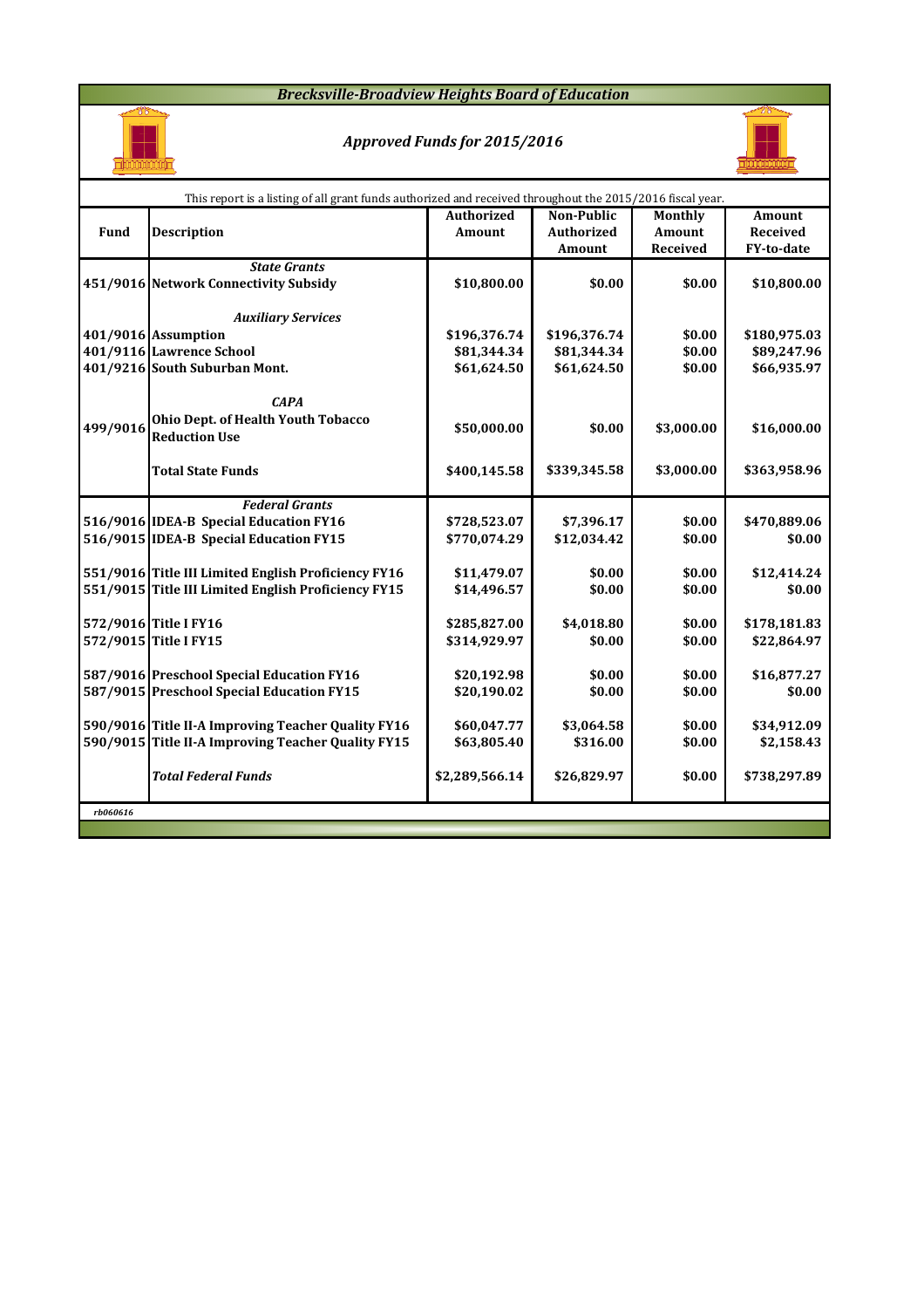*Brecksville-Broadview Heights Board of Education*

# *Record of Advances for 2015/2016*



*as of 04/30/16*

| $(15 \text{ U}) \text{U} + (3 \text{U}) \text{I} \text{U}$        |                             |             |                       |                                   |               |                 |               |  |  |  |
|-------------------------------------------------------------------|-----------------------------|-------------|-----------------------|-----------------------------------|---------------|-----------------|---------------|--|--|--|
|                                                                   | INITIAL ADVANCE INFORMATION |             | <b>ADVANCE RETURN</b> |                                   |               |                 |               |  |  |  |
| <b>Date</b>                                                       | <b>Board</b>                | <b>FROM</b> | T <sub>0</sub>        | <b>Fund</b>                       |               | <b>Date</b>     |               |  |  |  |
| Approved                                                          | <b>Resolution</b>           | <b>Fund</b> | <b>Fund</b>           | <b>Name</b>                       | <b>Amount</b> | <b>Returned</b> | <b>Amount</b> |  |  |  |
| 8/24/2015                                                         |                             | 001         | 009                   | <b>Uniform School</b><br>Supplies | \$40,000.00   | 12/31/2015      | \$40,000.00   |  |  |  |
|                                                                   |                             |             |                       |                                   |               |                 |               |  |  |  |
|                                                                   |                             |             |                       |                                   |               |                 |               |  |  |  |
|                                                                   |                             |             |                       |                                   |               |                 |               |  |  |  |
|                                                                   |                             |             |                       |                                   |               |                 |               |  |  |  |
|                                                                   |                             |             |                       |                                   |               |                 |               |  |  |  |
| \$40,000.00<br>\$40,000.00<br><b>TOTAL Advances for 2015-2016</b> |                             |             |                       |                                   |               |                 |               |  |  |  |
| \$0.00<br><b>Advances Outstanding</b>                             |                             |             |                       |                                   |               |                 |               |  |  |  |
| rb060616                                                          |                             |             |                       |                                   |               |                 |               |  |  |  |
|                                                                   |                             |             |                       |                                   |               |                 |               |  |  |  |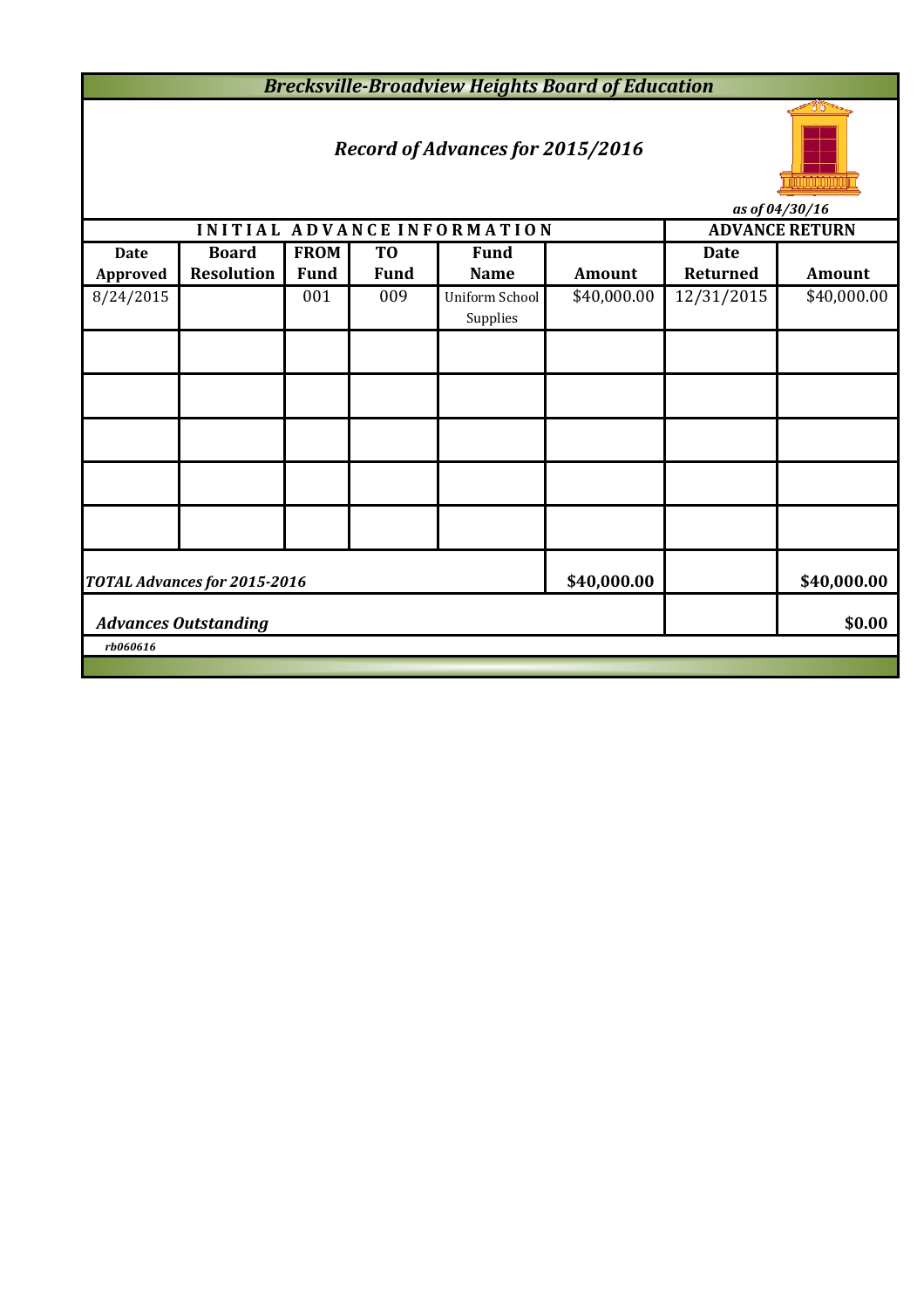|                                                | <b>Brecksville-Broadview Heights City School District</b> |    |               |                     |
|------------------------------------------------|-----------------------------------------------------------|----|---------------|---------------------|
|                                                | <b>Cash Reconciliation</b>                                |    |               |                     |
|                                                | May 31, 2016                                              |    |               |                     |
| <b>FINSUM Balance</b>                          |                                                           |    |               | \$<br>20,683,733.68 |
| <b>Bank Balance:</b><br>Charter One - General  |                                                           | \$ |               |                     |
|                                                |                                                           |    | 1,398,968.37  |                     |
| <b>Investments:</b>                            |                                                           |    |               |                     |
| <b>STAR Ohio</b>                               | 1,888.00                                                  |    |               |                     |
| Meeder Investment Management                   | 14,403,384.54                                             |    |               |                     |
| <b>First Federal</b>                           | 2,059,296.43                                              |    |               |                     |
| Westfield Bank                                 | 3,005,995.90                                              |    |               |                     |
|                                                |                                                           | \$ | 19,470,564.87 |                     |
| <b>Petty Cash:</b>                             |                                                           |    |               |                     |
| Chippewa                                       | 100.00                                                    |    |               |                     |
| <b>Highland Drive</b>                          | 100.00                                                    |    |               |                     |
| Hilton                                         | 100.00                                                    |    |               |                     |
| <b>Central School</b>                          | 100.00                                                    |    |               |                     |
| Middle School                                  | 150.00                                                    |    |               |                     |
| <b>Student Activity</b>                        | 300.00                                                    |    |               |                     |
| <b>High School</b>                             | 150.00                                                    |    |               |                     |
| Transportation                                 | 150.00                                                    |    |               |                     |
| <b>Board Office</b>                            | 150.00                                                    |    |               |                     |
| Beekeepers                                     | 150.00                                                    |    |               |                     |
|                                                |                                                           | \$ | 1,450.00      |                     |
| <b>Change Fund:</b>                            |                                                           |    |               |                     |
| Middle School Athletics                        |                                                           |    |               |                     |
| Middle School Concessions                      |                                                           |    |               |                     |
| <b>High School Athletics</b>                   | 4,000.00                                                  |    |               |                     |
| <b>Food Services</b>                           | 1,097.00                                                  |    |               |                     |
|                                                |                                                           | S  | 5,097.00      |                     |
|                                                |                                                           |    |               |                     |
|                                                |                                                           | \$ | (192, 346.66) |                     |
| Less: Outstanding Checks-Charter One General   |                                                           |    |               |                     |
| <b>Outstanding Deposits/Other Adjustments:</b> | 0.10                                                      |    |               |                     |
| Bank encoding error ck#340791                  |                                                           |    |               |                     |
|                                                |                                                           |    |               |                     |
|                                                |                                                           | \$ |               |                     |
|                                                |                                                           |    | 0.10          |                     |
| <b>Bank Balance</b>                            |                                                           |    |               | \$<br>20,683,733.68 |
|                                                |                                                           |    |               |                     |
| Variance                                       |                                                           |    |               | \$                  |
|                                                |                                                           |    |               |                     |
| rb060616                                       |                                                           |    |               |                     |
|                                                |                                                           |    |               |                     |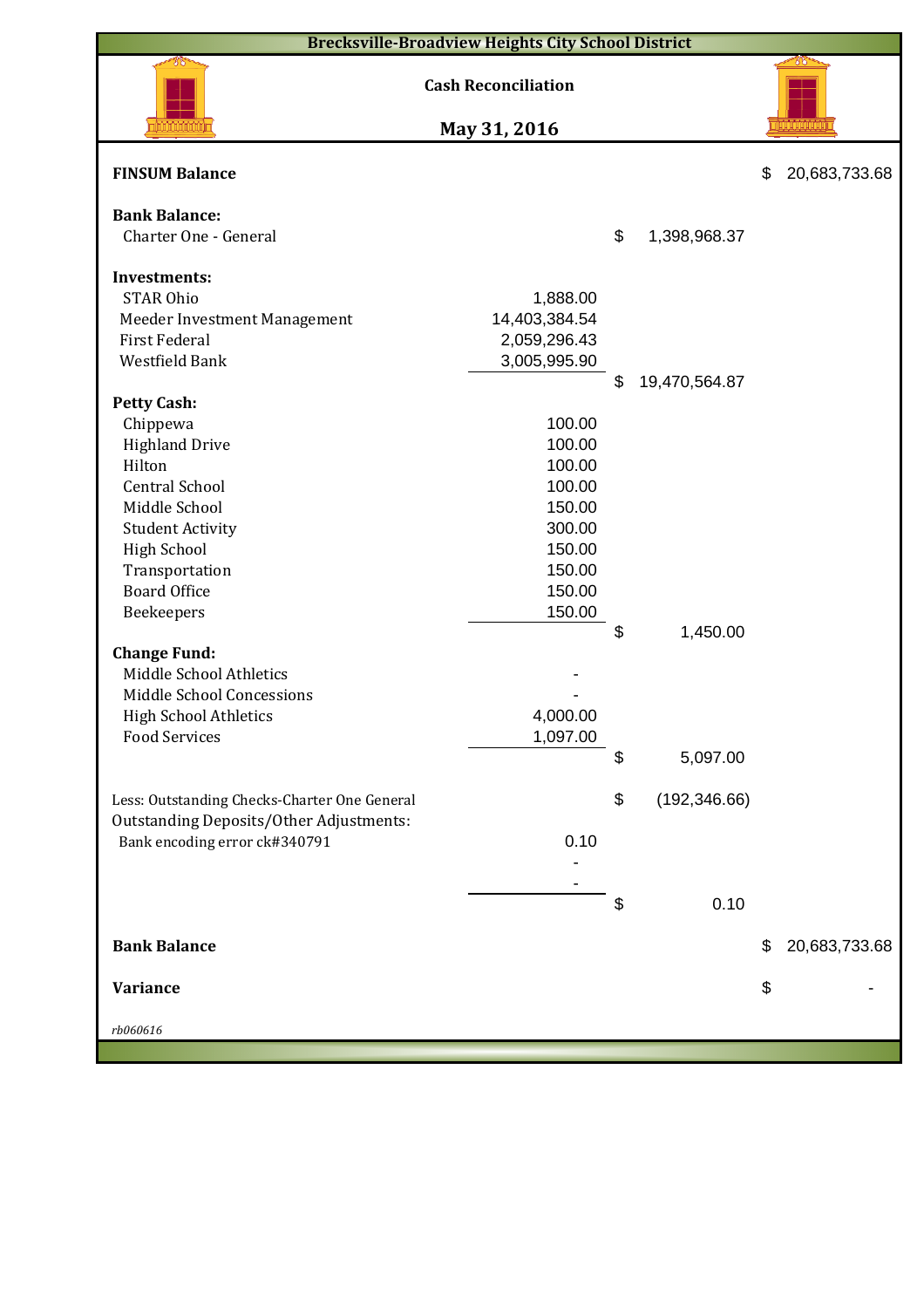|               | <b>Brecksville-Broadview Heights City School District</b> |                             |                                                            |                                  |                                                     |                                             |                                |                                               |                                   |  |  |
|---------------|-----------------------------------------------------------|-----------------------------|------------------------------------------------------------|----------------------------------|-----------------------------------------------------|---------------------------------------------|--------------------------------|-----------------------------------------------|-----------------------------------|--|--|
|               |                                                           |                             |                                                            |                                  |                                                     |                                             |                                |                                               |                                   |  |  |
|               | May 31, 2016                                              |                             |                                                            |                                  |                                                     |                                             | <b>Appropriation Summary</b>   |                                               |                                   |  |  |
|               |                                                           |                             |                                                            |                                  |                                                     |                                             |                                | rb060616                                      |                                   |  |  |
|               | "where fine education is a heritage"                      |                             |                                                            |                                  |                                                     |                                             |                                |                                               |                                   |  |  |
| Fund          |                                                           | <b>FYTD</b><br>Appropriated | <b>Prior FY</b><br><b>Carryover</b><br><b>Encumbrances</b> | <b>FYTD</b><br><b>Expendable</b> | <b>FYTD</b><br><b>Actual</b><br><b>Expenditures</b> | <b>MTD</b><br>Actual<br><b>Expenditures</b> | Current<br><b>Encumbrances</b> | <b>FYTD</b><br>Unencumbered<br><b>Balance</b> | <b>FYTD</b><br>Percent<br>Exp/Enc |  |  |
| 001           | <b>General Fund</b>                                       | \$45,740,903.00             | \$323,247.69                                               | \$46,064,150.69                  | \$40,848,763.28                                     | \$3,481,220.69                              | \$903,190.89                   | 4,312,196.52                                  | 90.64%                            |  |  |
| 002           | <b>Bond Retirement</b>                                    | \$4,431,397.00              | \$0.00                                                     | 4,431,397.00                     | \$2,552,889.18                                      | \$168,863.34                                | \$0.00                         | 1,878,507.82                                  | 57.61%                            |  |  |
| 003           | Permanent Improvement                                     | \$1,900,000.00              | \$798,264.93                                               | 2,698,264.93                     | \$1,386,467.39                                      | \$20,215.81                                 | \$454,018.88                   | 857,778.66                                    | 68.21%                            |  |  |
| 004           | <b>Building Fund</b>                                      | \$0.00                      | \$136,000.00                                               | 136,000.00                       | \$136,000.00                                        | \$0.00                                      | \$0.00                         | 0.00                                          | 100.00%                           |  |  |
| 006           | <b>Food Service</b>                                       | \$1,708,100.00              | \$1,720.00                                                 | 1,709,820.00                     | \$1,373,470.35                                      | \$151,410.52                                | \$84,827.87                    | 251,521.78                                    | 85.29%                            |  |  |
| 007           | <b>Special Trust</b>                                      | \$82,402.00                 | \$0.00                                                     | 82,402.00                        | \$63,047.64                                         | $(*5,928.58)$                               | \$10,083.48                    | 9,270.88                                      | 88.75%                            |  |  |
| 009           | <b>Uniform Supplies</b>                                   | \$261,247.00                | \$0.00                                                     | 261,247.00                       | \$276,377.21                                        | \$24,647.32                                 | \$2,655.05                     | (17,785.26)                                   | 106.81%                           |  |  |
| 014           | Rotary - Internal Services                                | \$445,661.00                | \$5,770.99                                                 | 451,431.99                       | \$217,779.80                                        | \$12,743.03                                 | \$104,205.52                   | 129,446.67                                    | 71.33%                            |  |  |
| 018           | Public School Support                                     | \$151,449.00                | \$1,450.00                                                 | 152,899.00                       | \$71,760.04                                         | \$7,222.83                                  | \$12,679.60                    | 68,459.36                                     | 55.23%                            |  |  |
| 019           | Other Grants                                              | \$238,359.65                | \$16,581.26                                                | 254,940.91                       | \$152,151.79                                        | \$14,673.69                                 | \$15,116.30                    | 87,672.82                                     | 65.61%                            |  |  |
| 020           | Child Care Fund                                           | \$454,176.00                | \$5,719.99                                                 | 459,895.99                       | \$378,905.36                                        | \$28,579.45                                 | \$18,537.29                    | 62,453.34                                     | 86.42%                            |  |  |
| 022           | <b>Unclaimed Funds</b>                                    | \$7,928.97                  | \$0.00                                                     | 7,928.97                         | \$7,928.97                                          | \$0.00                                      | \$0.00                         | 0.00                                          | 0.00%                             |  |  |
| 200           | <b>Student Managed Funds</b>                              | \$314,762.00                | \$3,154.06                                                 | 317,916.06                       | \$246,336.04                                        | \$66,589.02                                 | \$37,791.52                    | 33,788.50                                     | 89.37%                            |  |  |
| 300           | <b>District Managed Funds</b>                             | \$660,645.00                | \$33,196.22                                                | 693,841.22                       | \$464,229.62                                        | \$39,373.08                                 | \$89,381.87                    | 140,229.73                                    | 79.79%                            |  |  |
| 401           | <b>Auxiliary Services</b>                                 | \$339,756.60                | \$49,701.63                                                | 389,458.23                       | \$268,057.37                                        | \$40,602.10                                 | \$29,413.32                    | 91,987.54                                     | 76.38%                            |  |  |
| 451           | OneNet (Data Communication)                               | \$10,800.00                 | \$0.00                                                     | 10,800.00                        | \$10,800.00                                         | \$0.00                                      | \$0.00                         | 0.00                                          | 100.00%                           |  |  |
| 499           | Miscellaneous State Grants                                | \$50,000.00                 | \$16,789.67                                                | 66,789.67                        | \$39,818.66                                         | \$4,816.61                                  | \$7,076.30                     | 19,894.71                                     | 70.21%                            |  |  |
| 516           | <b>IDEA-B</b>                                             | \$731,394.44                | \$33,563.50                                                | 764,957.94                       | \$583,787.70                                        | \$75,482.38                                 | \$126,594.53                   | 54,575.71                                     | 92.87%                            |  |  |
| 551           | Title III - Limited English Proficiency                   | \$16,222.77                 | \$0.00                                                     | 16,222.77                        | \$12,414.24                                         | \$0.00                                      | \$0.00                         | 3,808.53                                      | 76.52%                            |  |  |
| 572           | Title I - Disadvantaged Children                          | \$328,705.51                | \$14.35                                                    | 328,719.86                       | \$243,568.98                                        | \$21,190.30                                 | \$34.98                        | 85,115.90                                     | 74.11%                            |  |  |
| 587           | Preschool                                                 | \$20,192.98                 | \$0.00                                                     | 20,192.98                        | \$19,002.89                                         | \$2,125.62                                  | \$0.00                         | 1,190.09                                      | 94.11%                            |  |  |
| 590           | Title II-A - Improving Teacher Quality                    | \$68,205.77                 | \$0.00                                                     | 68,205.77                        | \$49,634.08                                         | \$6,237.51                                  | \$4,300.00                     | 14,271.69                                     | 79.08%                            |  |  |
| 599           | Miscellaneous Federal Grants                              | \$0.00                      | \$0.00                                                     | 0.00                             | \$0.00                                              | \$0.00                                      | \$0.00                         | 0.00                                          | #DIV/0!                           |  |  |
| <b>Totals</b> |                                                           | \$57,962,308.69             | \$1,425,174.29                                             | \$59,387,482.98                  | \$49,403,190.59                                     | \$4,160,064.72                              | \$1,899,907.40                 | \$8,084,384.99                                | 86.39%                            |  |  |